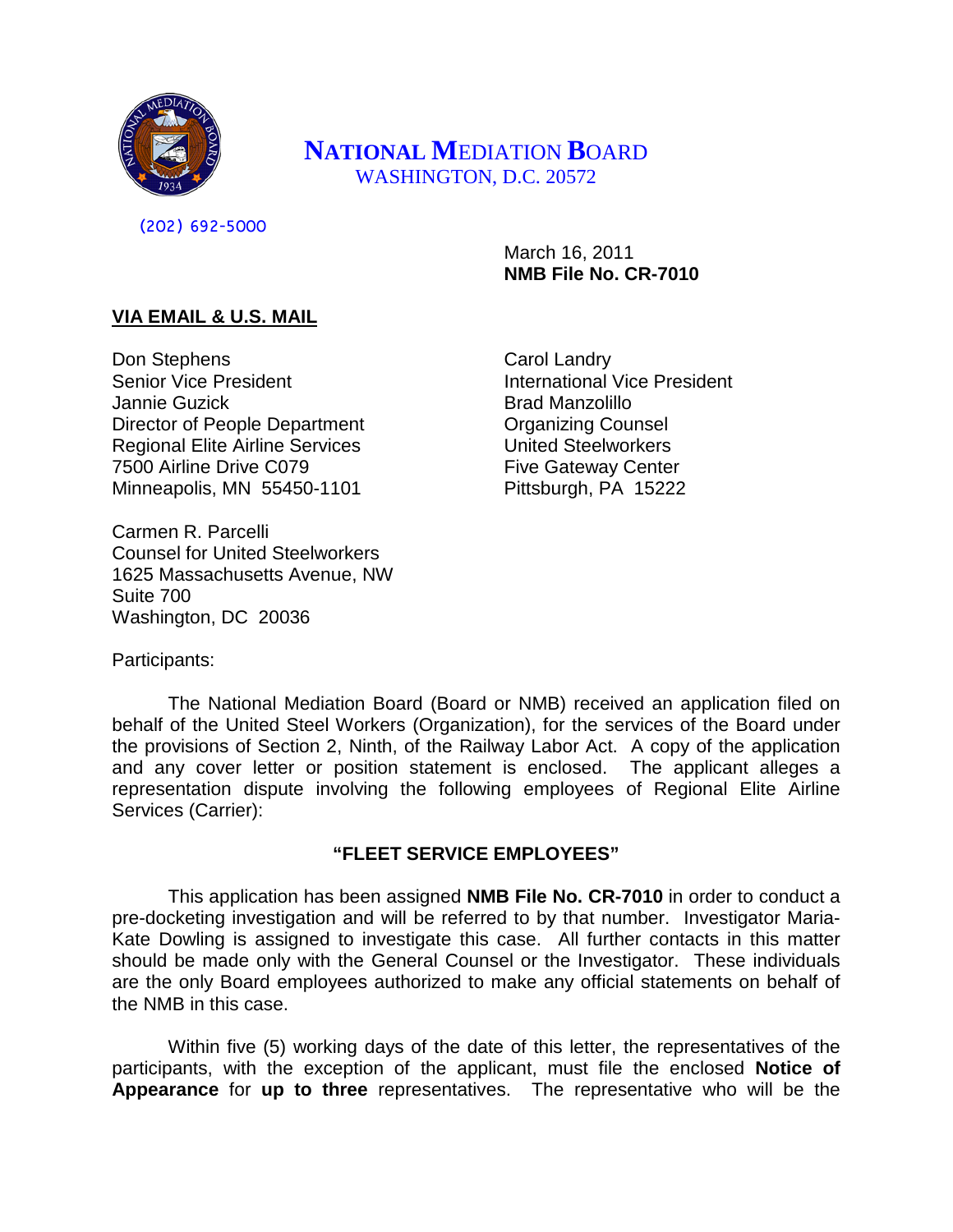March 16, 2011 Page 2

 $\overline{a}$ 

primary contact for the Board must be included on the Notice of Appearance. This will facilitate communications with Board personnel and ensure receipt of all pertinent documents and other information.

The following information should be provided by **10 a.m., ET, March 30, 2011,** or as provided below:

- 1. Our records indicate that the applied-for employees are unrepresented. Any participant that has other information regarding the employees' representation status must promptly notify the Board.
- 2. The Carrier must deliver to the Board's Office of Legal Affairs an **alphabetized list of potential eligible voters** as a **Microsoft-Excel file.** The format of the list of potential eligible voters must be prepared in five columns or fields **exactly** as the enclosed sample format displays. There must not be any other information or data in the file except as displayed in the five columns or fields on the sample format. The column or field headers must be contained on one row only. The Carrier must not include any **hidden** columns or fields in the **Excel file**. Note that employee middle initials appear with the first name. Do not make a separate column or field for the middle initial. **If you have any questions about the correct format for this list of potential eligible voters, contact the NMB Election Administrator at 202-692-5040**.
- 3. The Carrier **must inform the Investigator of the date of the last day of its last payroll period prior to March 15, 2011** and the number of employees covered by this application. The list of potential eligible voters must contain **all individuals with an employee-employer relationship as of the last day of the last payroll period prior to**  March 15, 2011.<sup>\*</sup> The list must be alphabetized on a system-wide basis. The Carrier must provide a copy of the list to the organization(s).
- 4. The Carrier must provide **one set of signature samples for the eligible voters solely to the Investigator.** The alphabetized signature samples must be in the same order as the names on the list

<span id="page-1-0"></span>Section 9.2 of the NMB's Representation Manual defines the categories of individuals with an employee-employer relationship under the Railway Labor Act. That section of the Manual is available at [http://www.nmb.gov/representation/representation-manual.pdf.](http://www.nmb.gov/representation/representation-manual.pdf)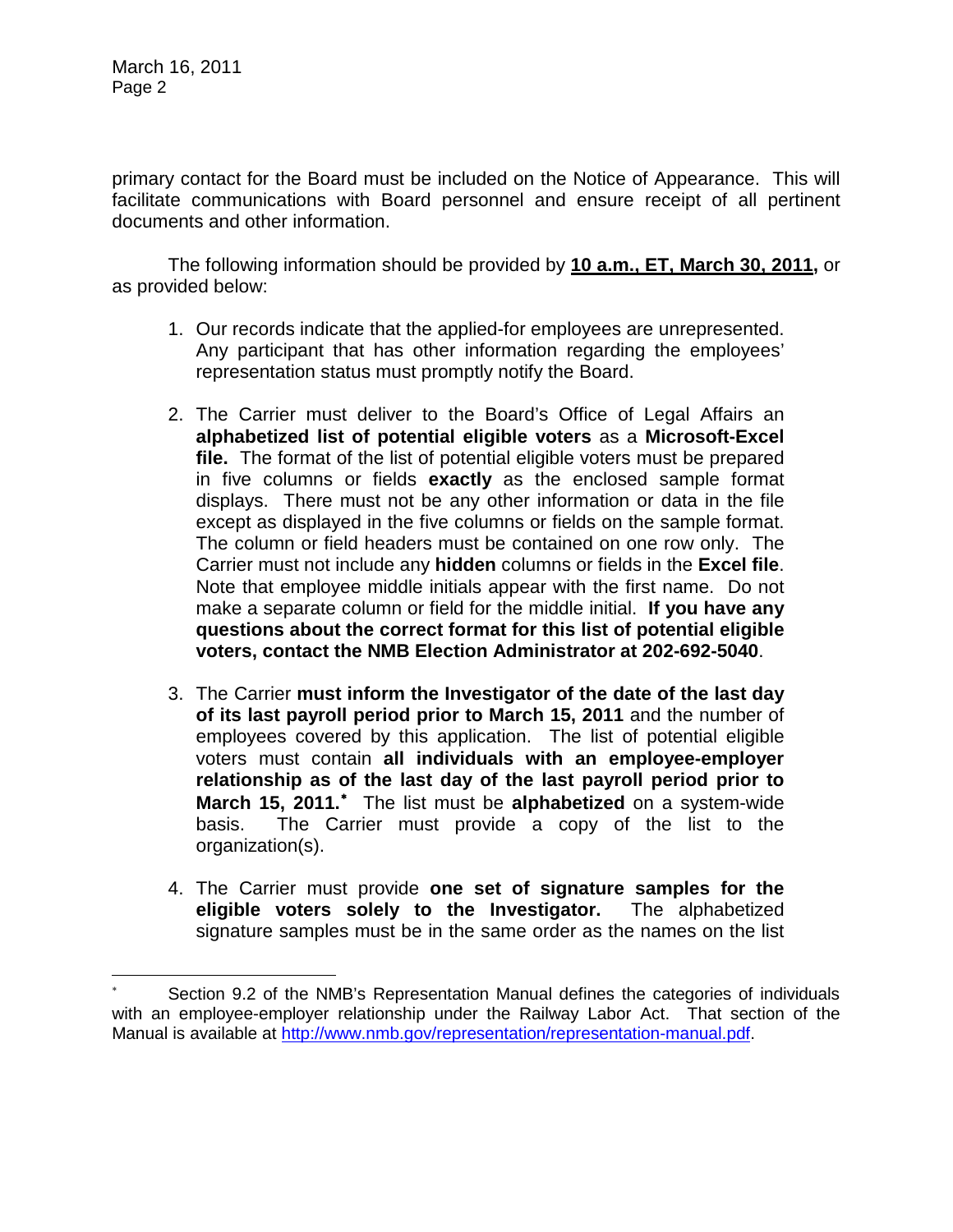of eligible voters. Until an applicable list and the signature samples are received by the Investigator, the Investigator will **continue to accept additional authorization cards.**

5. Participants should provide an **initial position statement** regarding any issue in this case to the Investigator.

Upon receipt of this letter, the Carrier must **post the enclosed "Notice to Employees"** at all stations.

All representation-related documents pertaining to this matter should be filed electronically with OLA except for the following items which are still required in hard copy: 1) authorization cards; 2) signature samples; and 3) employee address labels, which are still required on 1" X 2-5/8" peel-off labels as per the wire.

All electronic submissions should be sent to **[OLA-efile@nmb.gov](mailto:OLA-efile@nmb.gov)** and must reference the assigned representation case number, NMB Case No. CR-7010, in the subject line of the email so that the document is properly filed. **Please do not make submissions to the General Counsel's or assigned Investigator's personal email address.**

Copies of all submissions to the Board, with the exception of the signature samples and privileged documents, must be **served simultaneously** on all other participants. A **certificate of service** must be provided to the Board to verify the simultaneous service. The Board will not consider submissions which fail to comply with these requirements.

Sincerely,

May L. Johnson

Mary L. Johnson General Counsel

- Enclosures -

MLJ/ts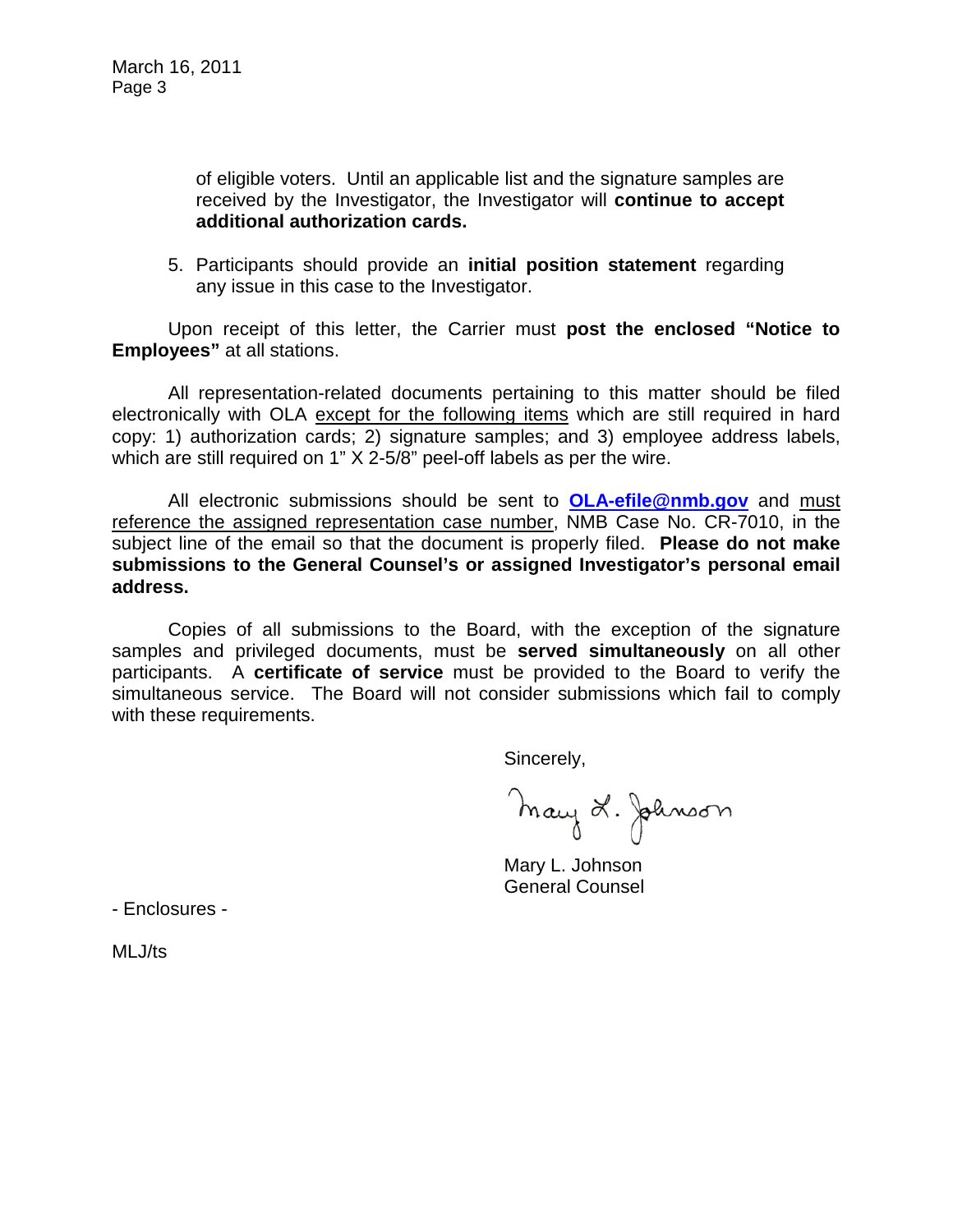| <b>SegNum</b> | LastName       | <b>FirstName</b> | <b>JobTitle</b>      | <b>DutyStation</b> |
|---------------|----------------|------------------|----------------------|--------------------|
|               | Able           | John, Jr.        | Pilot                | Chicago, IL        |
|               | <b>Baker</b>   | Mary A.          | Pilot                | Tampa, FL          |
|               | <b>Charles</b> | William J.       | <b>First Officer</b> | Detroit, MI        |

# **SAMPLE FORMAT OF THE SPREADSHEET LIST FIELDS**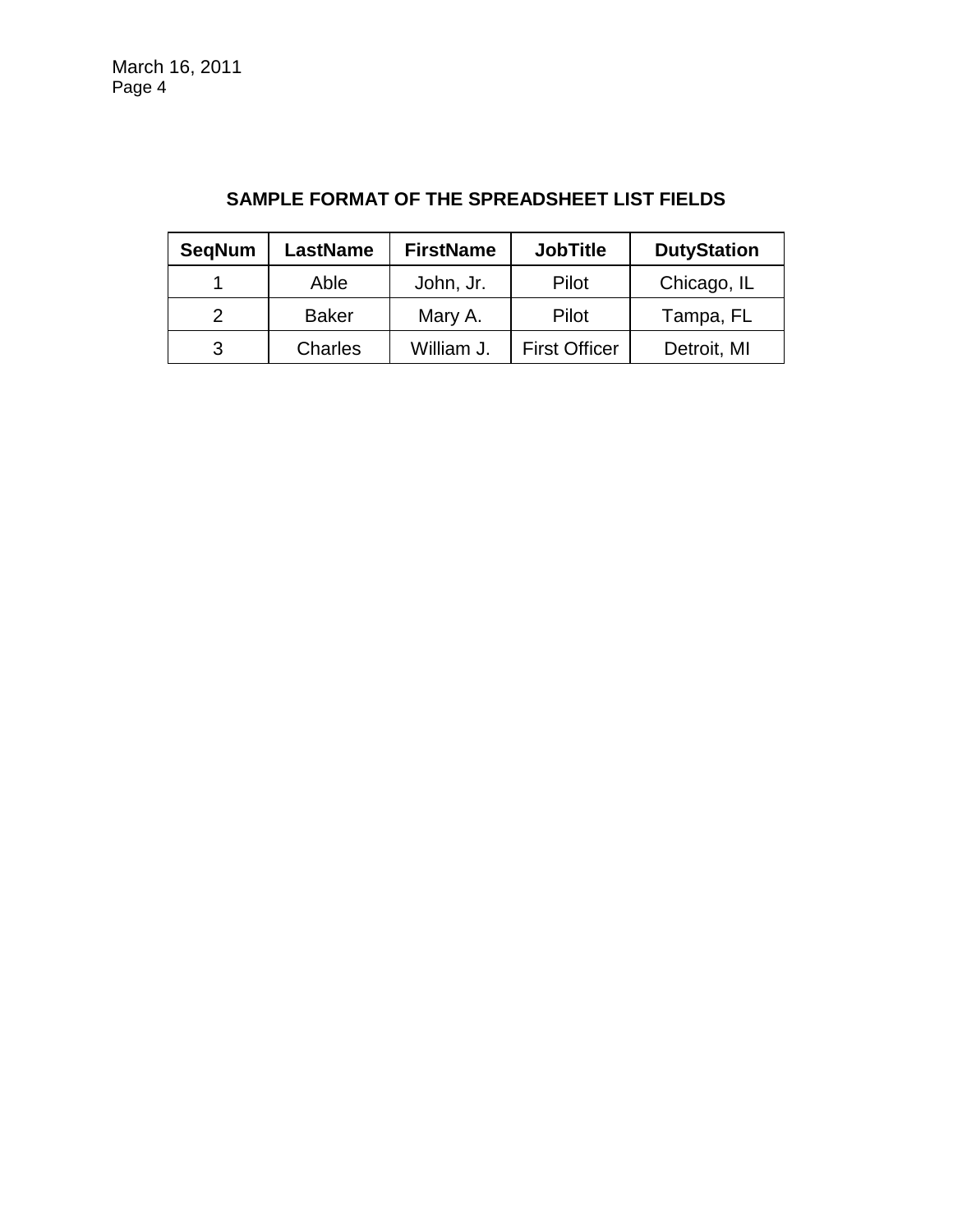March 16, 2011 Page 5

**NMB File No. CR-7010**

# **NOTICE OF APPEARANCE**

**(Please Print or Type all Information Below)**

The Participant hereby enters the following names, addresses, phone and fax numbers, and email addresses for the individual(s) designated as the representative(s).

|                         | (Participant Name) |                                        |
|-------------------------|--------------------|----------------------------------------|
| (Name & Title)          |                    | Phone No.                              |
| (Address)               |                    |                                        |
| (City, State, Zip Code) | (e-mail address)   |                                        |
|                         |                    | (Alternate Phone/Cell Number)          |
|                         |                    | Phone No.                              |
| (Name & Title)          |                    | $FAX$ No. $\_\_\_\_\_\_\_\_\_\_\_\_\_$ |
| (Address)               |                    |                                        |
| (City, State, Zip Code) | (e-mail address)   |                                        |
|                         |                    | (Alternate Phone/Cell Number)          |
| (Name & Title)          |                    | Phone No. 1999                         |
| (Address)               |                    |                                        |
| (City, State, Zip Code) | (e-mail address)   |                                        |
|                         |                    | (Alternate Phone/Cell Number)          |

**PLEASE EMAIL THIS FORM TO: [OLA-efile@nmb.gov](mailto:OLA-efile@nmb.gov)**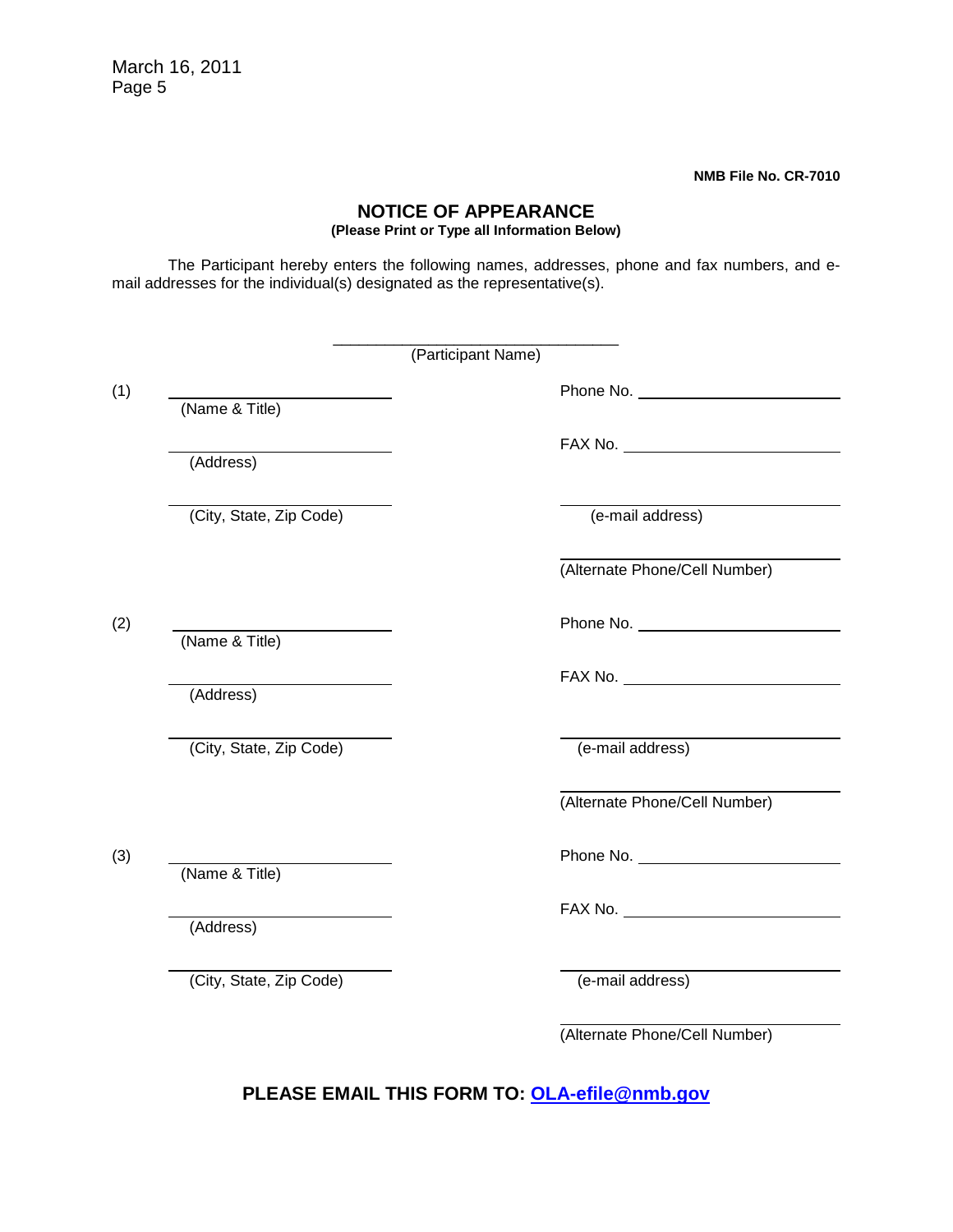

# **UNITED STATES OF AMERICA NATIONAL MEDIATION BOARD NOTICE TO EMPLOYEES**

### **NMB File No. CR-7010**

This will notify you of an application filed pursuant to the Railway Labor Act involving the following:

# **FLEET SERVICE EMPLOYEES**

OF

# **REGIONAL ELITE AIRLINE SERVICES**

# SOUGHT TO BE REPRESENTED BY

# **UNITED STEELWORKERS**

# AND PRESENTLY UNREPRESENTED

This case is assigned to a Board Representative for investigation. NO DETERMINATION HAS BEEN MADE AT THIS TIME. If an election is held, a Notice of Election will be posted and sent to all employees giving details for voting.

The Railway Labor Act gives employees the right to select representatives without carrier influence or interference. A portion of that statute provides:

No carrier, its officers, or agents shall deny or in any way question the right of its employees to join, organize, or assist in organizing the labor organization of their choice, and it shall be unlawful for any carrier to interfere in any way with the organization of its employees . . . .

All employees are free to express their desire to be represented by a labor organization or to be unrepresented. The Carrier is not permitted to influence, interfere or coerce employees in any manner in an effort to induce them to participate or refrain from participating in an election should there be one.

Alleged violations may be reported in writing to the **NATIONAL MEDIATION BOARD, Office of Legal Affairs, 1301 K Street, NW, Suite 250 East, Washington, DC 20005.**

# DATE OF POSTING

THIS IS AN OFFICIAL GOVERNMENT DOCUMENT AND MUST NOT BE DEFACED BY ANYONE. THIS DOCUMENT SHOULD REMAIN POSTED UNTIL THE BOARD'S INVESTIGATION IS COMPLETED.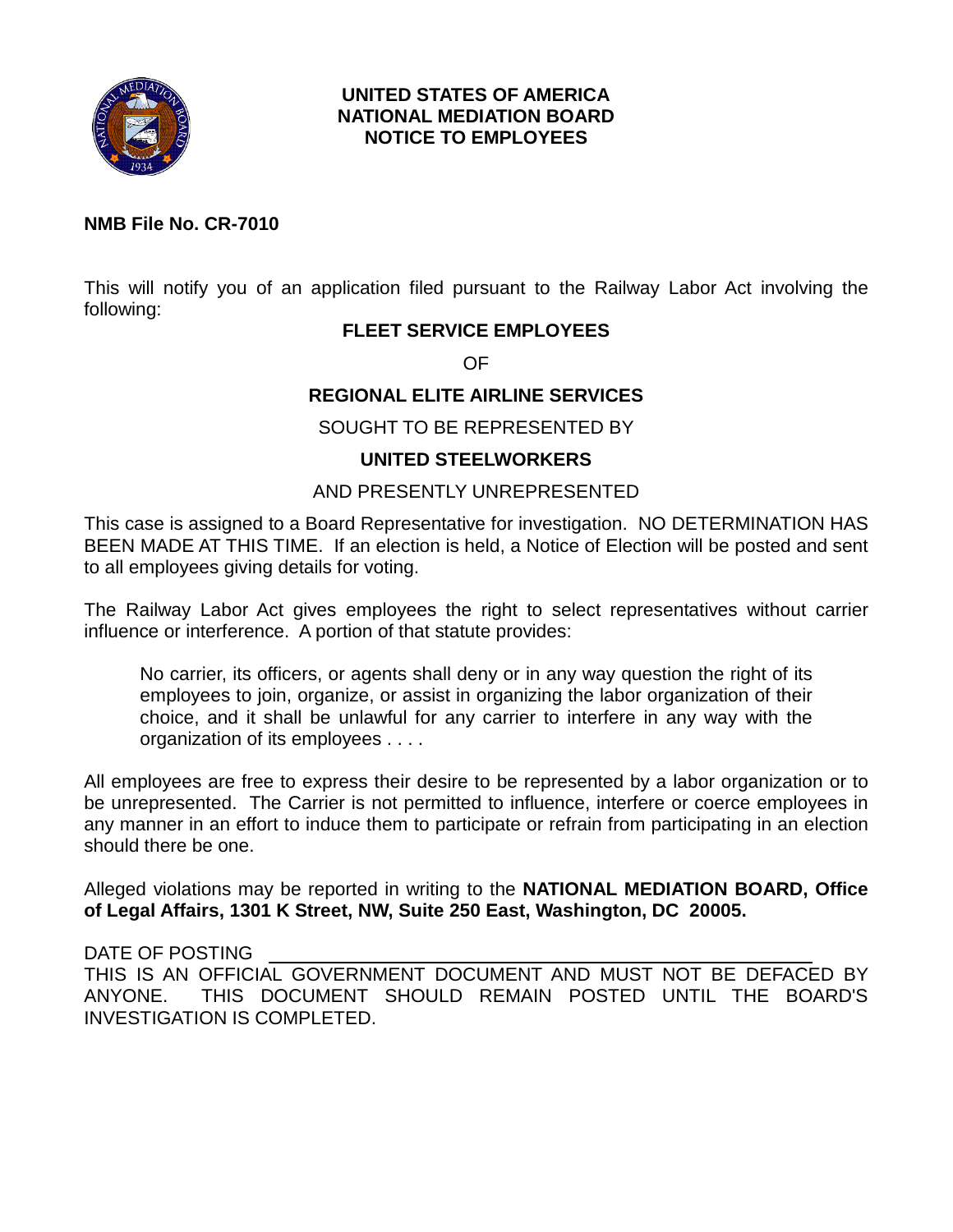

**MAR15'11 AM 9:09 NMB** 

### Application for Investigation of Representation Dispute

Date:  $3 - 14 - 11$ 

TO THE NATIONAL MEDIATION BOARD, Washington, D. C. 20005: A dispute has arisen among the employees of:

|                                  | Name of Carrier: Regional Elite Airline Services | Address: 7500 Airline Drive C079                  |
|----------------------------------|--------------------------------------------------|---------------------------------------------------|
|                                  | Contact: Uannie Guzick, Director of People Dept  | City, State, Zip Code: Minneapolis, MN 55450-1101 |
| Telephone Number: (734) 730-3487 |                                                  | Fax Number: (734) 229-6001                        |

as to who is the representative of these employees designated and authorized in accordance with the requirements of the Railway Labor Act. The undersigned, one of the parties to the dispute, hereby requests the National Mediation Board to investigate this dispute, and to certify the name or names of the individuals or organizations authorized to represent the employees involved in accordance with Section 2, Ninth, of the Act.

#### **PARTIES TO DISPUTE**

| Petitioning organization or representative:                | United Steel, Paper and Forestry, Rubber, Manufacturing, Energy, Allied<br>Industrial and Service Workers International Union ("USW") |       |
|------------------------------------------------------------|---------------------------------------------------------------------------------------------------------------------------------------|-------|
| Organization holding existing agreement, if any:           | None                                                                                                                                  | Date: |
| Other organization or representatives involved in dispute: | <b>INone</b>                                                                                                                          |       |

#### CRAFT OR CLASS of Employees Involved - (If more than one craft or class, list separately)

|    | <b>Craft or Class</b>              | <b>Number of Employees</b> |
|----|------------------------------------|----------------------------|
| ı. | Fleet Service Employees<br>n about | approximately 2000         |
| 2. |                                    |                            |
| 3. |                                    |                            |
| 4. |                                    |                            |
| 5. |                                    |                            |
| 6. |                                    |                            |

### EVIDENCE OF REPRESENTATION - this application is supported by (check applicable box):

| At least a majority, if the employees are represented and there is a valid collective bargaining agreement. |  |
|-------------------------------------------------------------------------------------------------------------|--|
| At least 35%, if the employees are unrepresented.                                                           |  |

| Name and Signature: Leo W. Gerard |                                                   |                           |
|-----------------------------------|---------------------------------------------------|---------------------------|
|                                   | Title: I International President                  |                           |
|                                   | Address: United Steelworkers, Five Gateway Center | Telephone: (412) 562-2400 |
|                                   | City, State, Zip Code: Pittsburgh, PA 15222       | Fax: (412) 562-1991       |

Instructions: Continue to page 2.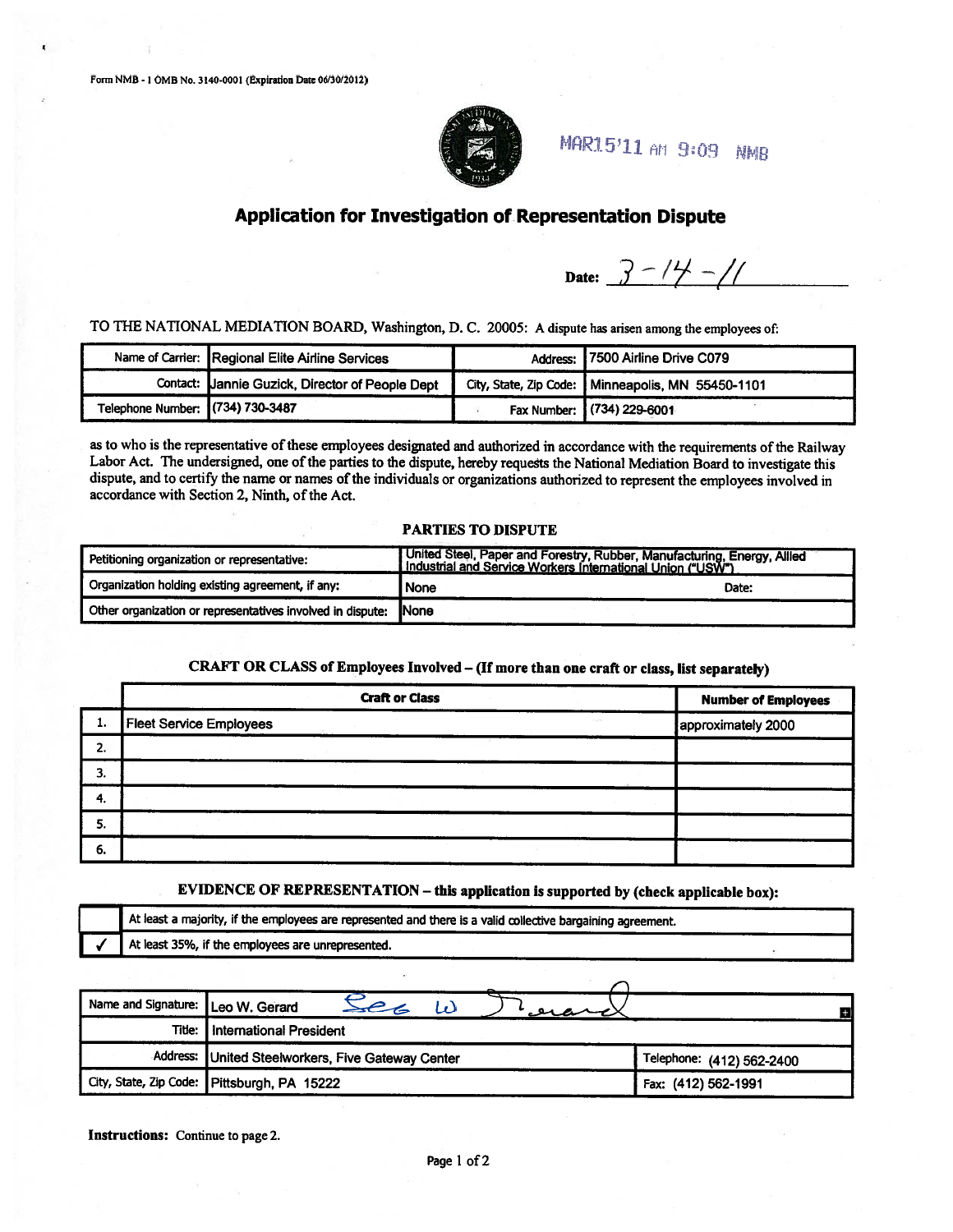

MAR15'11 AM 9:09 NMB

Application for Investigation of Representation Dispute

#### **APPLICANT NOTICE OF APPEARANCE**

The  $\_$ United Steelworkers hereby enters the following names, addresses, (Applicant Organization) phone numbers, fax numbers, and email addresses for the individual(s) designated as the representative(s) of the United Steelworkers in connection with the Application for Investigation (Applicant Organization)

of Representation Dispute:

|          | Name & Title: Carol Landry, International Vice President |                      | Telephone: (412) 562-2254 |
|----------|----------------------------------------------------------|----------------------|---------------------------|
| Address: | United Steelworkers, Five Gateway Center<br>о            |                      | Fax: (412) 562-2317       |
|          | City, State, Zip Code Pittsburgh, PA 15222               |                      | Email: clandry@usw.org    |
|          |                                                          | Alternate Telephone: |                           |

| Name & Title: Mike Yoffee, Organizing Director    |                                     | Telephone: (412) 562-1175 |
|---------------------------------------------------|-------------------------------------|---------------------------|
| Address: United Steelworkers, Five Gateway Center |                                     | Fax: (412) 562-2555       |
| City, State, Zip Code Pittsburgh, PA 15222        |                                     | Email: myoffee@usw.org    |
|                                                   | Alternate Telephone: (412) 596-0223 |                           |

| Name & Title: Carmen R. Parcelli, Esquire         |                      | Telephone: (202) 624-7400   |
|---------------------------------------------------|----------------------|-----------------------------|
| Address: 1625 Massachusetts Avenue, NW, Suite 700 |                      | Fax: (202) 624-7420         |
| City, State, Zip Code   Washington, DC 20036      |                      | Email: cparcelli@geclaw.com |
|                                                   | Alternate Telephone: |                             |

Filing Instructions: File this application in duplicate.

Additional Sheets: Use and attach additional sheets as needed.

According to the Paperwork Reduction Act of 1995, no persons are required to respond to a collection of information unless it displays a valid OMB control Number. The valid OMB control number for this information collectio